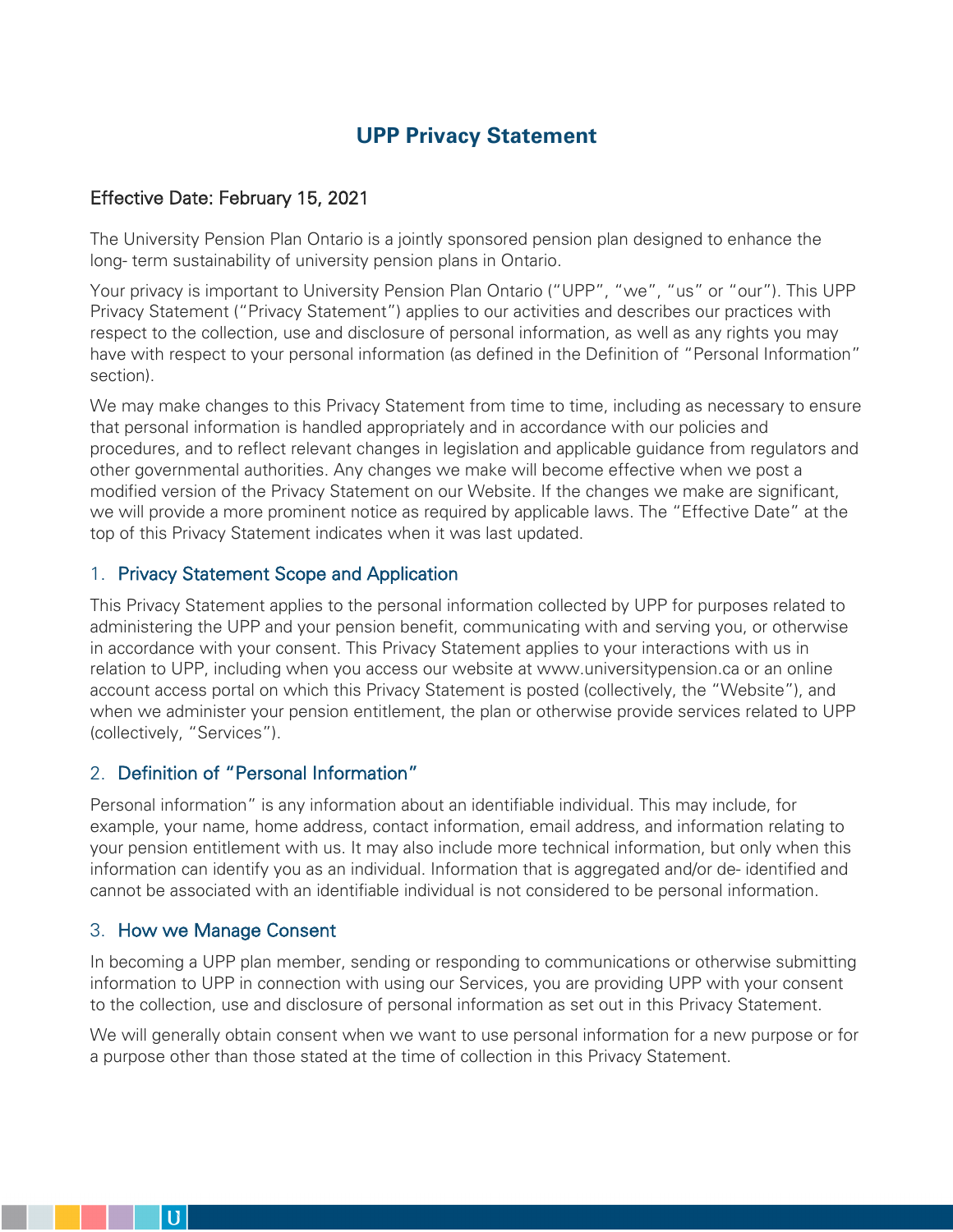Because participation in UPP is mandatory for full-time employees, and part-time employee members cannot withdraw from UPP once they have elected to participate, members cannot entirely withdraw from our collection, use and disclosure of their personal information for purposes related to plan administration.

If you decide to leave the plan following employment (for example, by transferring your lump sum entitlement into a locked-in RRSP) we will continue to collect, use and disclose your personal information only as necessary for fulfilling our contractual obligations with participating employers to the extent permitted by applicable law, or as otherwise required or permitted by applicable law.

For those part-time employees who have elected not to participate in UPP, we retain certain personal information necessary for UPP to keep accurate records of that choice, or as otherwise required or permitted by applicable law.

Notwithstanding the above, all plan members may consent to and withdraw from the use of their personal information for non-mandatory purposes at any time.

For information on how to manage your preferences, please see Your Choices.

If you choose not to provide us with certain personal information, or if you withdraw your consent where such withdrawal is available, we may not be able to provide you with certain Services.

#### 4. Personal Information we Collect

We limit the collection of personal information to what is required to fulfill the purposes set forth in the How we Use Personal Information section, or otherwise in accordance with your consent.

Personal information we collect may include:

- Identifiers and contact information, such as your name, employee number, email and postal addresses, telephone numbers, social insurance number and pension plan account number, and personal documentation, such as your birth certificate, driver's licence, passport, citizenship card, or marriage certificate (as applicable, where we need such documentation in order to verify certain information, we have otherwise collected from you);
- Demographic information, such as your biological sex, gender identifier, date of birth, marital status, and languages;
- Financial information, such as your salary, benefit amounts, tax information and banking information;
- Plan administration information, such as your membership status, the name of your employer, powers of attorney and other legal documents, and the names of your spouse, children or other beneficiaries;
- Browsing activity on our Website, such as pages and events viewed, clickstream data, online portal profile login events, opt-out preferences, and IP addresses (as further detailed in the How we Collect Personal Information section) if it can identify you as an individual;
- Any other information you provide to us (as further detailed in the How we Collect Personal Information section).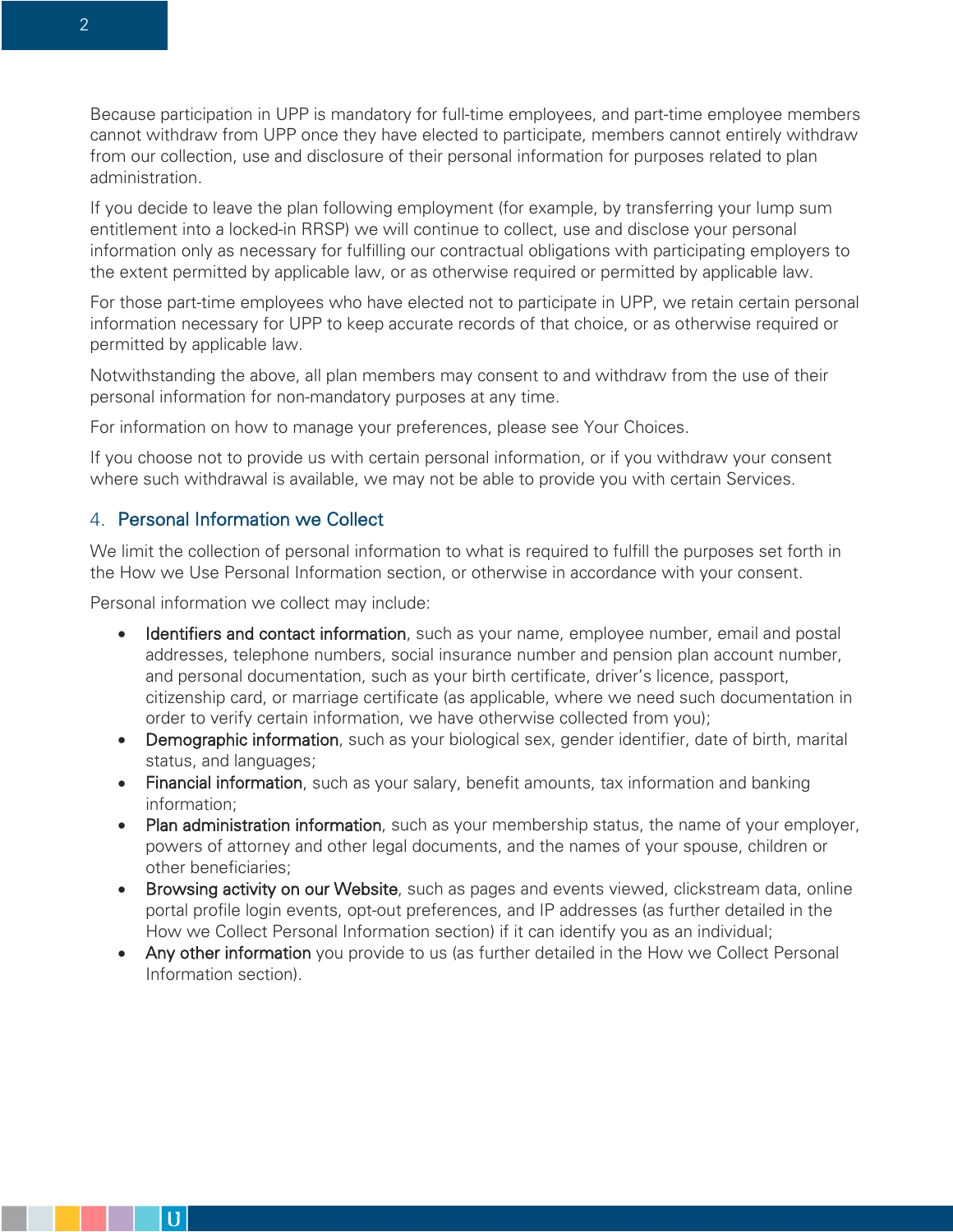# 5. How we Collect Personal Information

We collect personal information in a variety of ways, including: directly from you, from your employer, former employer and other third parties, and through online technologies (such as when you are interacting with us through our Website).

More specifically, we collect personal information in the following ways:

#### a) Directly From You

You may provide personal information to us by mail, by email, over the telephone, through our Website or in any other direct manner, for instance when you activate your access to the Website, send or respond to emails, respond to a survey, make an inquiry concerning your pension entitlement, or update your personal information through our Website.

#### b) From Your Employer, Your Former Employer and Other Third Parties

Your employer provides UPP with your personal information when you first become a member, such as your address, social insurance number, date of birth, and salary information. Thereafter, your employer provides us with information about your salary, contributions, and other applicable member events, such as leaves of absence, termination and retirement dates, and other information that UPP and employers must coordinate and share for the proper administration of employer retiree benefit programs, on a regular basis and as your circumstances change.

When you become a member, you provide your permission for your employer to release your personal information and share it with UPP in order to determine how to administer your pension entitlement and otherwise provide Services to you, and for UPP to obtain such personal information from your employer.

Where you transition between two employers that are both sponsors of UPP, you are also granting your permission for your former employer to release your personal information and share it with UPP in order to evaluate your eligibility for the plan.

We may also receive your personal information from other sources, such as your union, with your consent or when authorized by law.

#### c) Through Online Technologies

We may collect certain types of information electronically when you interact with our Website or through the use of our or a third party's technologies, which include cookies, web beacons or analytics services. This information supports the functioning of our Website and helps us understand what actions you take on our Website and whether our Website is working properly.

You may delete or disable certain of these technologies at any time, via your browser or by other means depending on the method of collection used. However, if you do so, you may not be able to use some of the features on our Website. To learn more about the choices available to you, please see Your Choices.

# 6. How we Use Personal Information

 $\bf{U}$ 

We may use all categories of personal information detailed in section 4 to provide you with Services or to communicate information that is beneficial or otherwise important to you, to manage the plan, to generally improve your experience with us, and as otherwise permitted or required by law.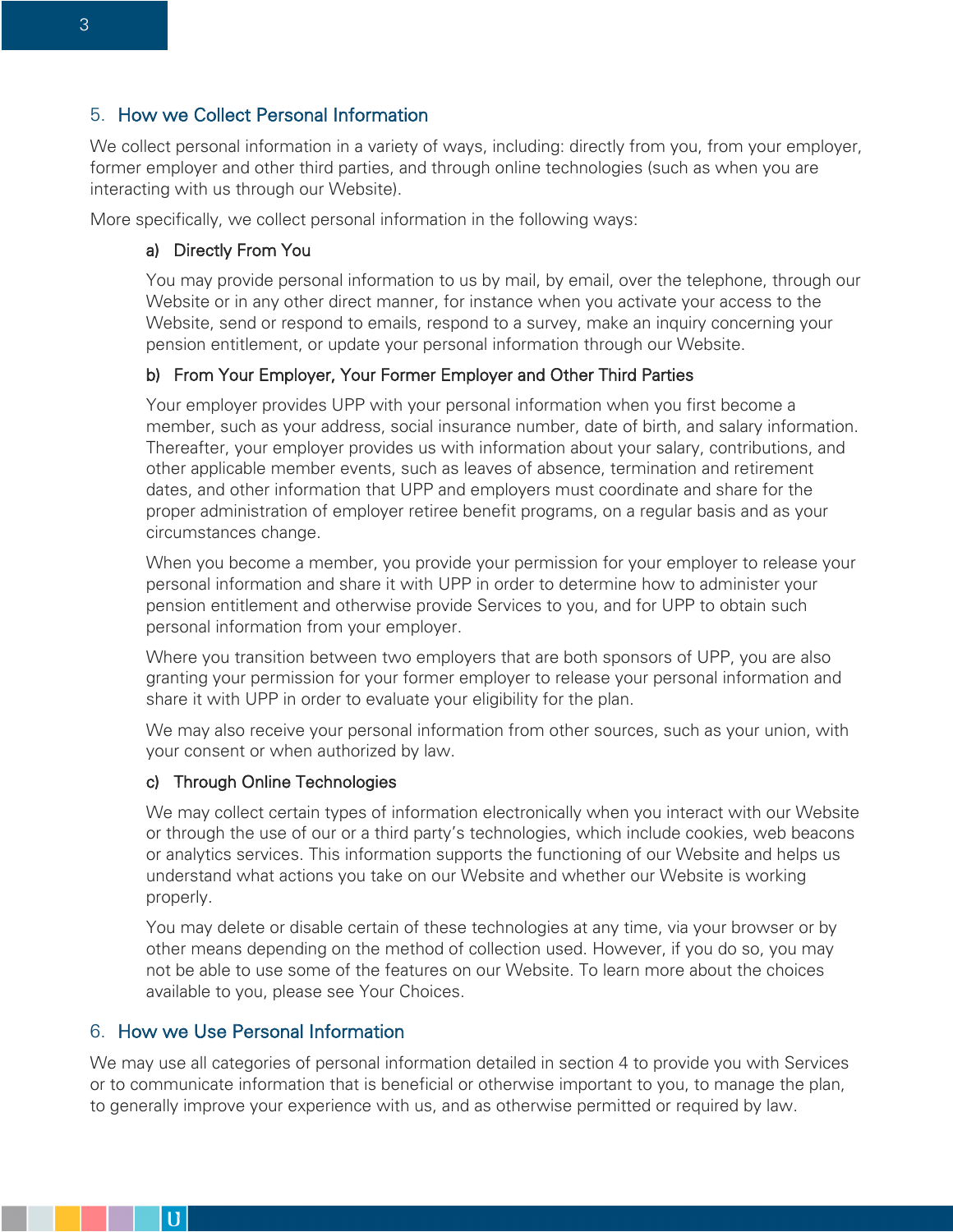Learn more about how we use your personal information for: providing services and information, managing our operations and the plan, and conducting research, surveys and data analytics.

We use your personal information for the following purposes:

#### a) Providing Services and Information

We use your personal information in a variety of ways in order to provide you with Services, including:

- Determining your eligibility for membership;
- Verifying your identity and your membership status;
- Calculating your benefits and options available to you;
- Responding to your inquiries, providing you with information about your pension entitlement or otherwise communicating with you;
- Creating, administering, and maintaining your pension entitlement;
- Actuarial valuations and plan performance; and
- Fulfilling your requests.

Below are some examples of how we use personal information about you:

Social Insurance Number will be used for the purpose of reporting income and information onpension T- forms to the Canada Revenue Agency.

Salary will be used to determine your average annual salary for pension calculations and tocalculate contributions if you choose to buy back service in the plan.

Banking information will be used for direct deposit of monthly pension benefits, or of lump sums where applicable, into your bank account.

Plan membership status may be used in order to fulfil regulatory filing obligations, provide statements, undertake valuations of the plan.

Power of attorney and similar legal instruments will be used to ensure that we have proper authorization to take instructions from and communicate with those that you designate as your authorized representative, legal guardian, appointed substitute decision maker, power of attorney or someone otherwise authorized by law, if necessary to administer the plan.

#### b) Managing our Operations

We use your personal information for the purpose of managing our operations, including:

- Notifying you of changes to your pension entitlement, your online portal profile or our Website services, terms, conditions or policies and to provide you administrative messages, updates, legal notices, technical notices or security alerts;
- Communicating with you in order to improve data quality (e.g., by requesting missing spousal or beneficiary information);
- Maintaining our Services;

 $\mathbf{U}$ 

- Deploying and managing our information technology applications and systems, including managing our Website; including managing and facilitating the use of our Website, which may include using cookies and other similar technology (as further detailed in the How we Collect Personal Information section);
- Maintaining the security of our users and our employees;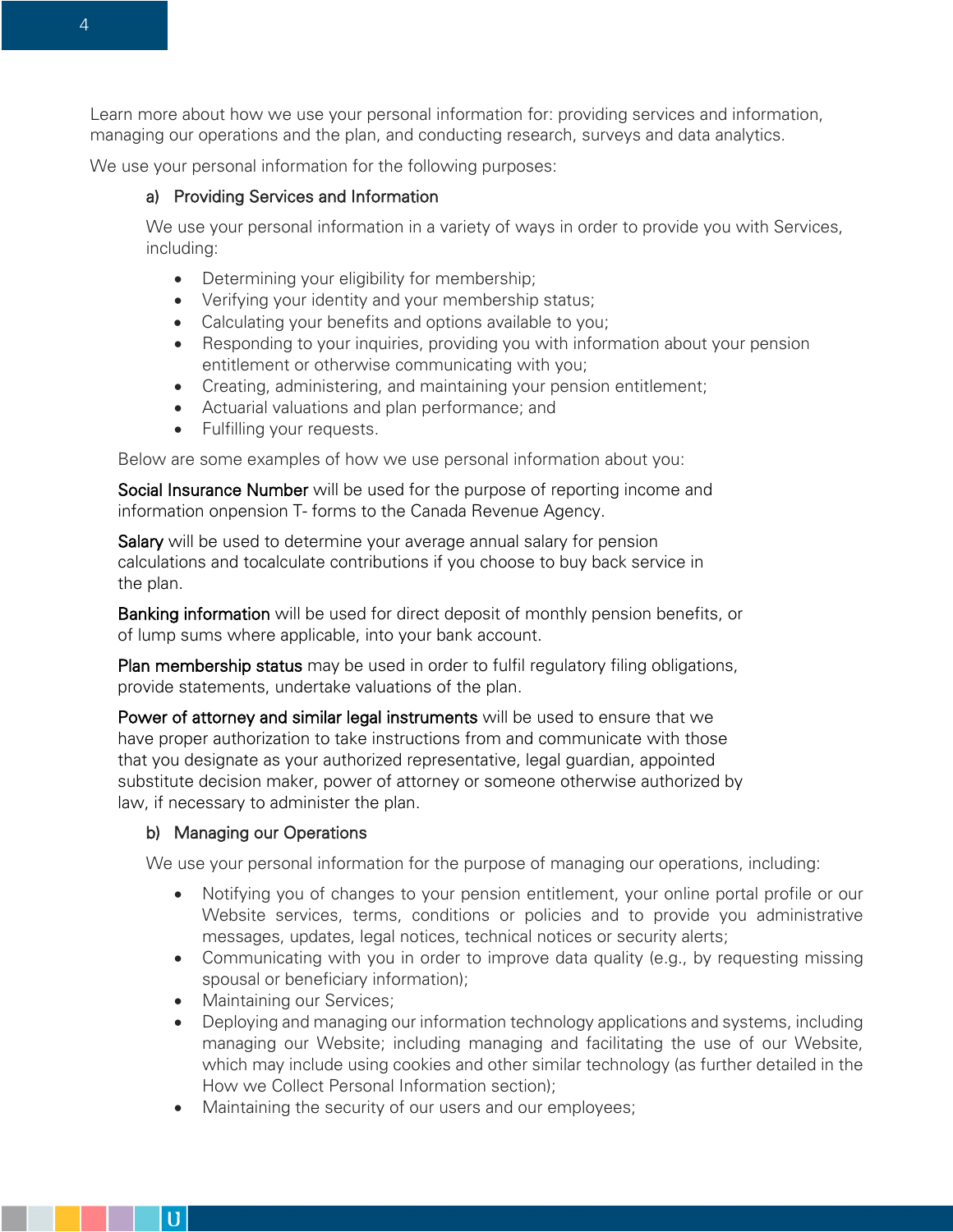- Protecting ourselves and third parties from errors and fraud;
- Monitoring and investigating incidents and managing claims; and
- Meeting our contractual, legal and regulatory obligations.

### c) Conducting Research, Surveys and Data Analytics

We may use your personal information in order to conduct research, undertake surveys and perform data analytics by analyzing current or previously collected information for the following purposes:

- Understanding member needs, preferences and behaviour, and customizing how we provide services to UPP members based on their needs and preferences;
- Managing, improving and developing our operations and our Services;
- Measuring the effectiveness of our methods for communicating with members, both individually and as a group; and
- Understanding how members and visitors interact with our Website, and ensuring it works correctly.

When possible, we will use your information in an aggregated and/or de-identified format.

# 7. How we Share Your Personal Information

We may share your personal information with third parties and service providers (companies operating on our behalf) for the purposes described in this Privacy Statement and in accordance with applicable law. We will not share your personal information other than as provided in this Privacy Statement or as otherwise authorized or required by applicable law. We do not sell your personal information to any organization or person.

Learn more about how we may share personal information: with third parties, with service providers, in the course of a transfer of operations or activities, for other permitted reasons, and with your consent.

### a) Third Parties

 $\bf{U}$ 

We may share your personal information with third parties when such disclosures are required in order to ensure proper administration of the plan or provide Services.

Below are some specific examples of how we share personal information about you with third parties:

- With other plans your personal information may be shared with other pension plans if you transfer into the UPP plan from another pension plan. In the case of such transfers, you will be asked to authorize the collection, use and disclosure of your personal information by both the exporting plan and UPP, as required, for the purpose of facilitating such transfers.
- With financial institutions your personal information may be shared with financial institutions, for example if you decide to transfer a lump sum entitlement into another permitted registered vehicle such as a locked-in RRSP or to commence pension payments.
- With your legal representative your personal information may be disclosed to a legal guardian, appointed substitute decision maker, power of attorney or someone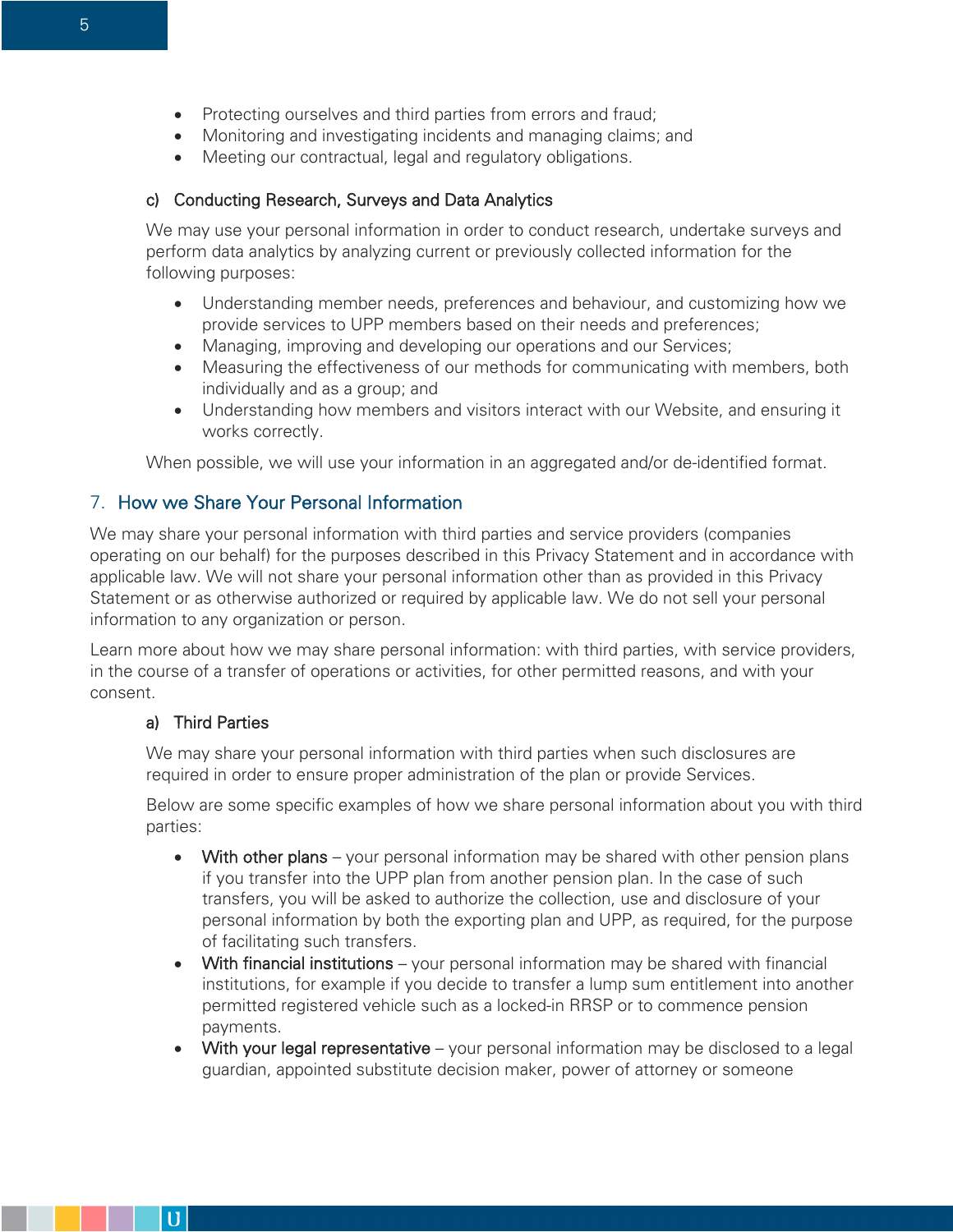otherwise authorized by law, where such disclosure is necessary to administer the plan or your Services.

- With medical advisors your personal information may be disclosed to medical advisors to assess your eligibility for disability benefits, and other plan options and features based on your medical condition.
- With your employer personal information may be shared with your employer to provide you with Services and for the proper administration of the employer's retiree benefit programs.

Although we only share the personal information needed by such third parties to administer the plan or provide Services, once UPP shares such information with such organizations, it is no longer in the custody or under the control of UPP. Those organizations may use that information to contact you or for other purposes in accordance with their own privacy policies. UPP encourages you to review the privacy policies of the relevant organizations.

#### b) Service Providers

In the course of providing our Services, we may share one or more of the categories of personal information detailed in the section Personal Information we Collect with third party service providers. These service providers help us operate and manage our technology systems, internal procedures, and infrastructure. They provide services to us such as evaluating plan performance, sending emails and postal mail, data hosting, and analytics services. We require these service providers to limit their access to and/or use of personal information to what is required to provide their services, and to adhere to confidentiality obligations as well as security procedures and protections.

Below are some examples of third party service providers with whom we share your personal information, and for what purposes:

- Actuarial advisors used to perform a valuation of the plan.
- Legal advisors used when legal consultation is required.
- Mailing services used to send you statements and other communications about the plan and your benefits.
- Survey services used to deliver or administer surveys relating to plan administration activities and to collect survey responses.
- Hosting and IT service providers used to host the UPP Website that provides you with online access to your plan benefits and store information, including personal information, on our behalf.
- Plan administrators used to assist UPP in the administration of pension entitlements.
- Payroll providers used to provide UPP with services related to plan benefit payments and other disbursements.
- Your employer, acting as our agent We may engage the member institutions of UPP to act as service providers for the collection and processing of certain information for UPP, either temporarily or on an ongoing basis. For example, a university institution currently administering an online portal for plan members to access information and manage benefits may continue to provide this service as our agent.

#### c) Transfer of Operations or Activities

 $\mathbf{U}$ 

We may decide to transfer all or part of our operations, assets or activities to a third party, to merge with another entity, or to engage in another form of transaction. If your personal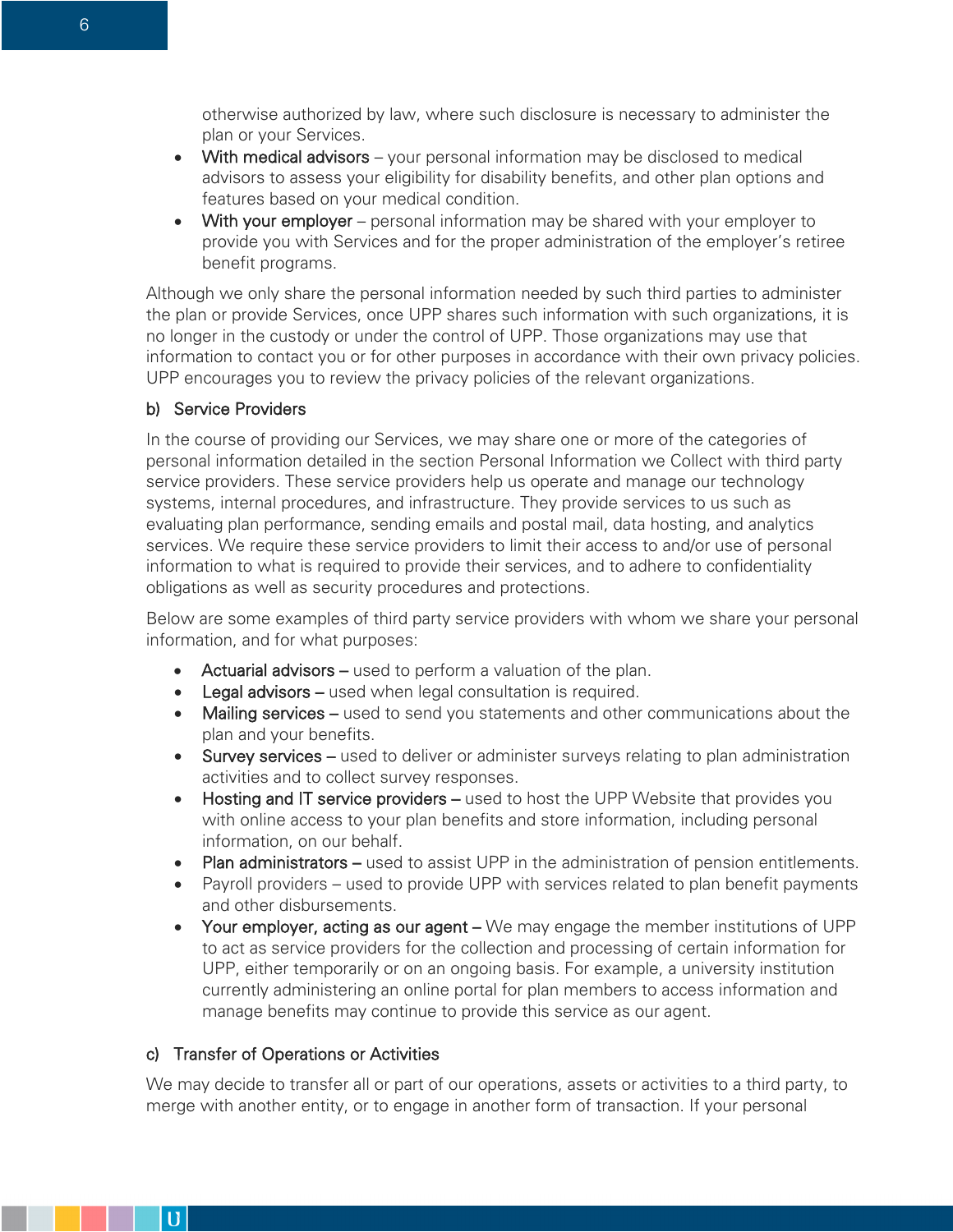information is required in connection with any such events, we will comply with the legal requirements for the disclosure of personal information and ensure that the handling of your personal information complies with all applicable privacy legislation.

### d) Other Permitted Reasons

Applicable laws may permit or require the use, sharing, or disclosure of personal information without consent in specific circumstances (e.g., to satisfy reporting obligations, when investigating and preventing suspected or actual illegal activities, including fraud, or to assist government and law enforcement agencies).

These circumstances include situations when permitted or required by law or when necessary to fulfil UPP's legal obligations, protect UPP, our employees, those receiving our assistance, or others. For example, we are obliged by tax laws to report certain personal information to the CRA.

Where such circumstances arise, we will not share more personal information than is reasonably required to fulfill that particular purpose.

#### e) With Your Consent

Other than the purposes listed above, we may, with your implied or express consent, share or disclose your personal information outside of UPP, in accordance with applicable laws.

# 8. Third Parties

Third parties that you connect with directly through hyperlinks or other information provided on our Website may link and combine information about you to other personal information they may have collected on you, to achieve their own goals and purposes. We do not collect, use or disclose such information, which is subject to the privacy policies of the third party organization. UPP encourages you to review the privacy policies of such organizations as well.

# 9. Your Choices

We want you to clearly understand your choices and make informed decisions about your privacy and communications options. There are several options available for you to manage your preferences, including, for example: managing your preferences within your online portal profile, where this functionality is provided; contacting us directly; changing your browser settings and, where available, using third party functionality.

#### a) Contacting Us Directly

From time to time, we may communicate information to you about the plan, for example through newsletters or annual reports.

You may opt out of receiving non-mandatory communications by contacting us directly using the contact details provided in the section How to Contact Us below, or by using the unsubscribe mechanism provided if it is an electronic communication. Please note that, even if you have opted out of receiving non-mandatory electronic communications from us, we may still contact you for certain purposes, in compliance with applicable laws (e.g., for service or reminder notices related to the administration of your account or the plan). We may also need to contact you with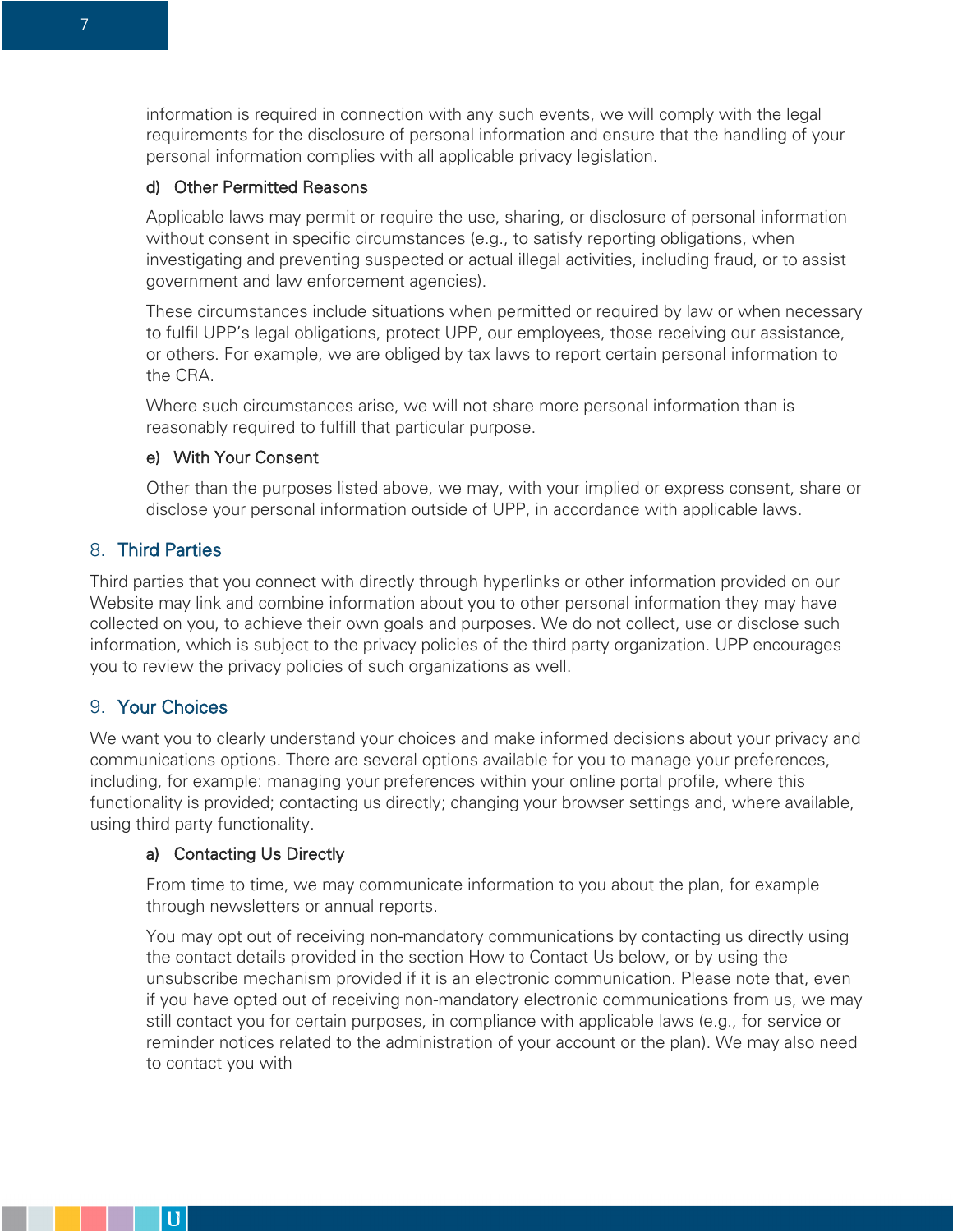questions or information regarding your customer service inquiries. Please be advised that it may take some time for all of our records to reflect changes in your preferences (e.g., if you request that you not receive non- mandatory electronic communications from us, your preference may not be captured for a newsletter distribution already in progress).From time to time, we may communicate information to you about the plan, for example through newsletters or annual reports.

Please also note that we are obliged to communicate certain information to all members, such as annual statements, notices concerning plan amendments and notices of retirement options. You may choose to receive such mandatory information either electronically or via post mail, by calling or writing to us. However, owing to the abovementioned legal obligations, you will not be able to opt out of receiving such communications altogether regardless of your opt-out preferences.

#### b) Changing Browser Settings

Web browsers generally allow control of cookies through the browser settings. You can, for example, disable cookies, or set your browser to notify you each time you receive a cookie, allowing you to decide if you want to accept it or not. Please note that if you do not accept a particular cookie, certain elements or features of our Website may not function correctly or completely.

### c) Using Third Party Functionality

We may use the services of third parties that provide certain technologies to analyze your browsing behaviour as you visit our Website, such as Google Analytics. Learn about how Google uses your information. You can manage your privacy preferences with respect to such third parties by using functionality provided within their platforms, or by disabling cookies when you visit our Website. Please note that if you disable, block or delete some of these technologies, such as cookies, certain elements or features of our Website may not function correctly or completely.

# 10.How we Store and Safeguard Personal Information

We take the security of your personal information very seriously and are committed to protecting your privacy by using a combination of administrative, physical, and technical safeguards. While we endeavor to keep your personal information within Canada, your personal information may be stored in foreign jurisdictions, in which case it may be subject to foreign laws. We store your personal information for as long as it is necessary to provide you with our services and for a reasonable time thereafter, or as permitted or required by law.

Learn more about how we protect personal information, where we keep information and crossborder transfers, and how long we retain your information.

# a. How we Protect Personal Information

 $\mathbf{U}$ 

We employ organizational, physical and technological measures to protect the confidentiality of personal information and to safeguard personal information against loss or theft, as well as unauthorized access, disclosure, copying, use or modification, in light of, among other things, the sensitivity of the information and the purposes for which it is to be used. These safeguards also apply when we dispose of or destroy your personal information.

#### b. Where we Keep Personal Information and Cross-border Transfers